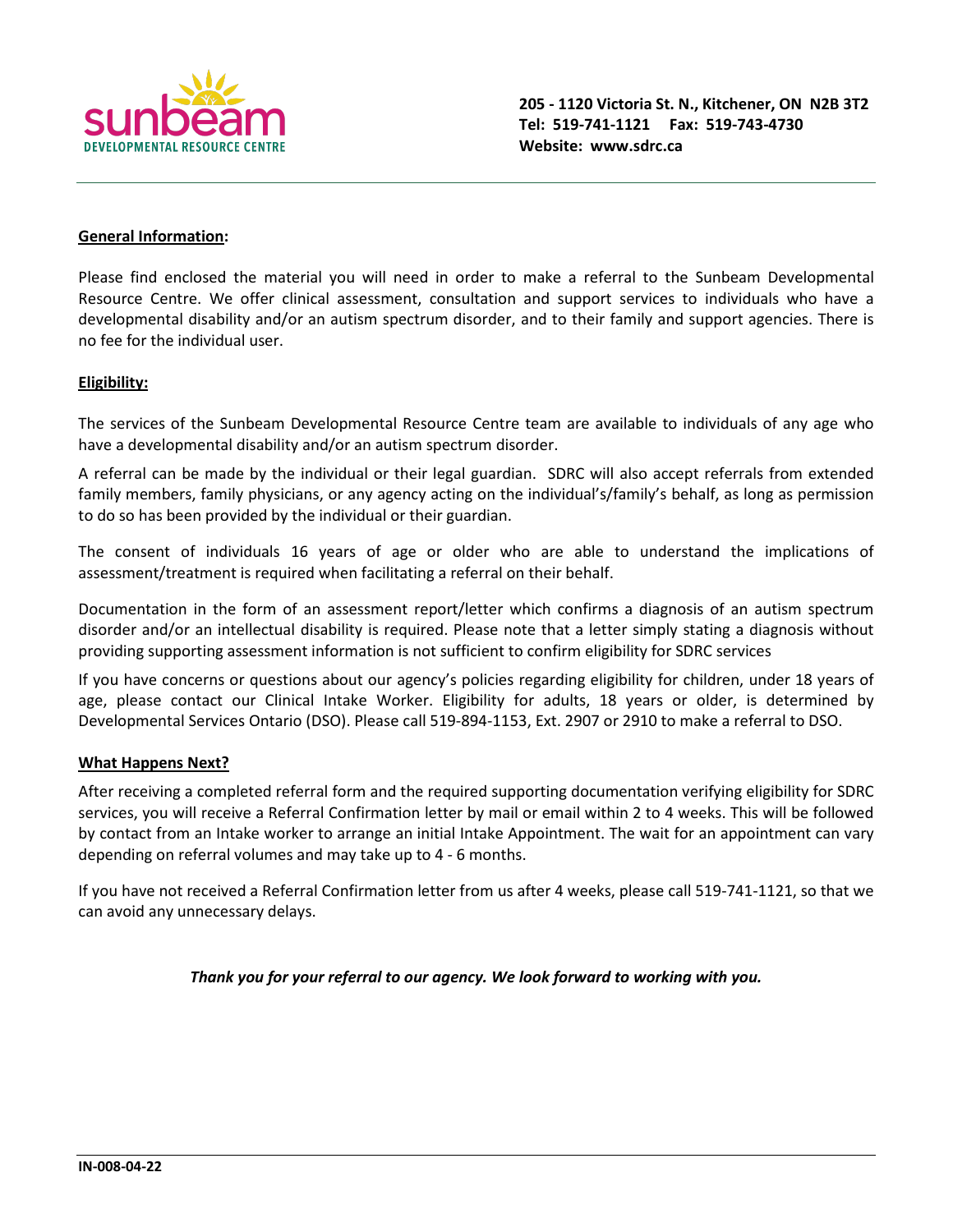

**205 - 1120 Victoria St. N., Kitchener, ON N2B 3T2 Tel: 519-741-1121 Fax: 519-743-4730 Website: www.sdrc.ca**

|  | <b>CLIENT REFERRAL FORM</b> |  |
|--|-----------------------------|--|
|--|-----------------------------|--|

| <b>CLIENT INFORMATION</b>                                                                             |                        |  |               |  |      |  |  |
|-------------------------------------------------------------------------------------------------------|------------------------|--|---------------|--|------|--|--|
|                                                                                                       |                        |  |               |  |      |  |  |
|                                                                                                       | <b>First</b>           |  | <b>Middle</b> |  | Last |  |  |
|                                                                                                       | (Month/Day/Year)       |  |               |  |      |  |  |
|                                                                                                       |                        |  |               |  |      |  |  |
|                                                                                                       |                        |  |               |  |      |  |  |
| <b>CONSENTS</b> Signed By: Client $\Box$ or Legal Guardian $\Box$                                     |                        |  |               |  |      |  |  |
|                                                                                                       |                        |  |               |  |      |  |  |
|                                                                                                       |                        |  |               |  |      |  |  |
|                                                                                                       |                        |  |               |  |      |  |  |
|                                                                                                       |                        |  |               |  |      |  |  |
| <b>REFERRAL SOURCE</b>                                                                                | (if other than parent) |  |               |  |      |  |  |
| No $\square$<br>Client/Parent/Guardian Permission Received to Facilitate this Referral:<br>Yes $\Box$ |                        |  |               |  |      |  |  |
| (if No, Referral can not be accepted)                                                                 |                        |  |               |  |      |  |  |
| <b>Referred By:</b>                                                                                   |                        |  |               |  |      |  |  |
| Agency/Address:                                                                                       |                        |  |               |  |      |  |  |
|                                                                                                       | <b>Phone:</b>          |  |               |  |      |  |  |
|                                                                                                       |                        |  |               |  |      |  |  |